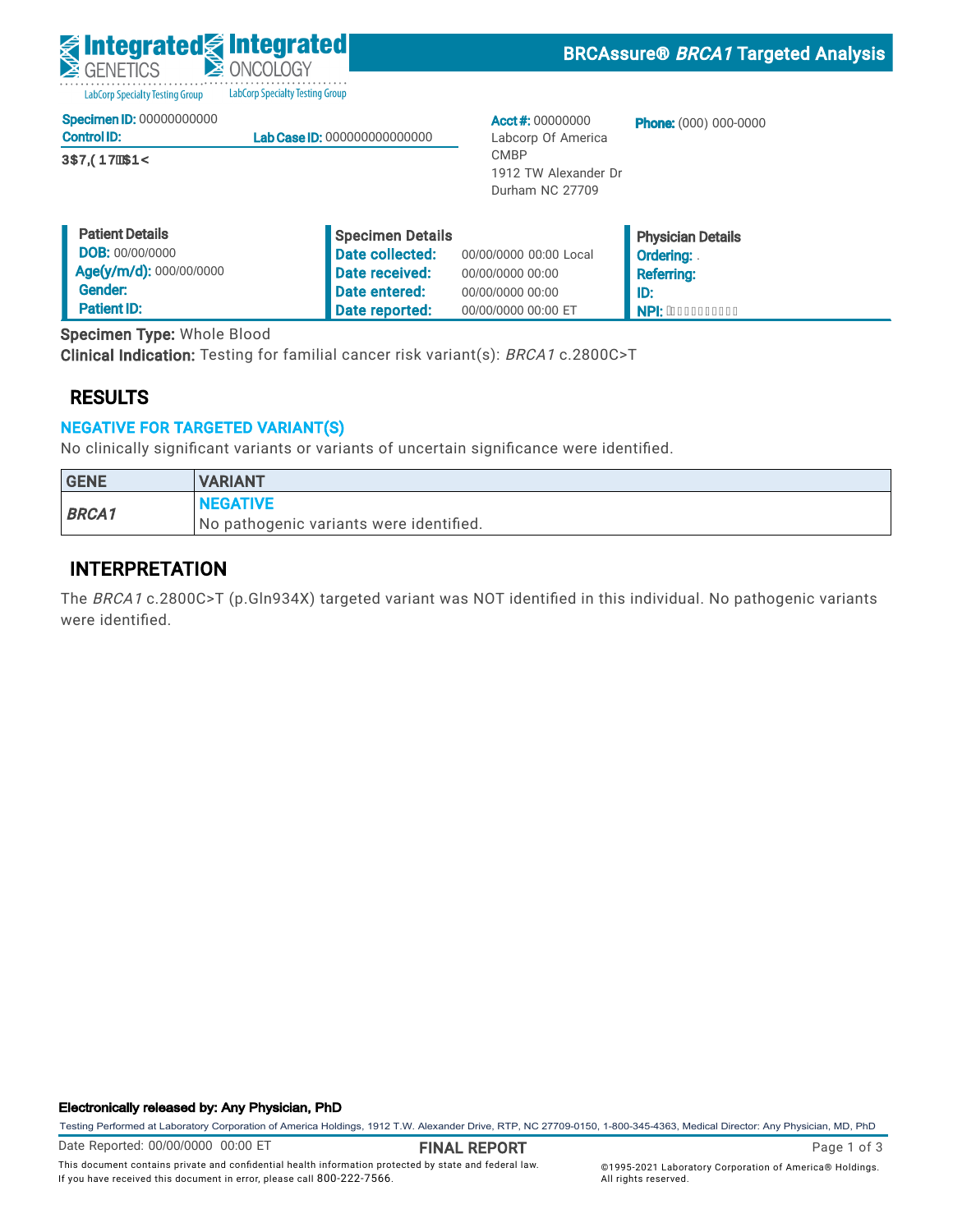Control ID: Lab Case ID: 000000000000000

**Specimen ID: 00000000000** Date Collected: 00/00/0000 00:00 Local

## ADDITIONAL CLINICAL INFORMATION

<u>Patient ID:</u>

### NCCN Guidelines

DOB: 00/00/0000

When *BRCA1* and *BRCA2* results are negative, additional testing may be helpful for some patients with breast, ovarian, prostate and pancreatic cancer. Guidelines from the National Comprehensive Cancer Network® (NCCN®)  $\frac{1}{2}$ ecommen<br>. (including, but not limited to, *BRCA1/2, CDH1, PALB2, PTEN,* and *TP53)* in patients with any of the criteria in the on caladimed from the right-hair lette testing for ingiliperietrance referre et<br>Fr recommend considering germline genetic testing for high-penetrance breast and/or ovarian cancer genes<br>. Specimen Type: Whole Blood table below. To discuss comprehensive genetic testing for breast, ovarian, prostate and pancreatic cancer genes, an Integrated Genetics' Genetic Coordinator is available at 800-345-4363.

| Breast cancer diagnosed $\leq$ age 45                  | Male breast cancer, ovarian cancer, or pancreatic |  |
|--------------------------------------------------------|---------------------------------------------------|--|
|                                                        | cancer                                            |  |
| Breast cancer diagnosed age 46-50 with multiple        | Prostate cancer at any age and Ashkenazi Jewish   |  |
| primary breast cancers or $\geq 1$ close relative with | ancestry, or that is metastatic, high risk or in  |  |
| breast, ovarian, pancreatic, or prostate cancer        | combination with certain family history criteria  |  |

Breast cancer diagnosed at any age and one of the following:

- To aid in PARP inhibitor or olaparib treatment
- Ashkenazi Jewish ancestry
- $\bullet$  Triple negative breast cancer
- ≥ 1 close relative with breast cancer ≤ age 50, or ovarian, pancreatic, prostate, or male breast cancer at any age
	- ≥ 3 total diagnoses of breast cancer in patient and/or close blood relatives
	- $\bullet$   $\geq$  2 close blood relatives with either breast or prostate cancer at any age

Patients with a first or second degree relative meeting certain criteria in this table may consider germline genetic testing as well. Complete criteria may be found at NCCN.org.

## RECOMMENDATIONS

Based on information provided, this patient meets National Comprehensive Cancer Network® (NCCN®) clinical guidelines that recommend considering testing for additional genes. See Additional Clinical Information for more details. Integrated Genetics' Genetic Coordinators are available at (800) 345-GENE to discuss additional genetic testing if desired.

Genetic counseling is recommended to discuss the potential clinical and/or reproductive implications of these results, as well as recommendations for testing family members. To access Integrated Genetics Genetic Counselors please visit www.integratedgenetics.com/genetic-counseling or call (855) GC-CALLS (855-422-2557).

#### Electronically released by: Any Physician, PhD

Testing Performed at Laboratory Corporation of America Holdings, 1912 T.W. Alexander Drive, RTP, NC 27709-0150, 1-800-345-4363, Medical Director: Any Physician, MD, PhD